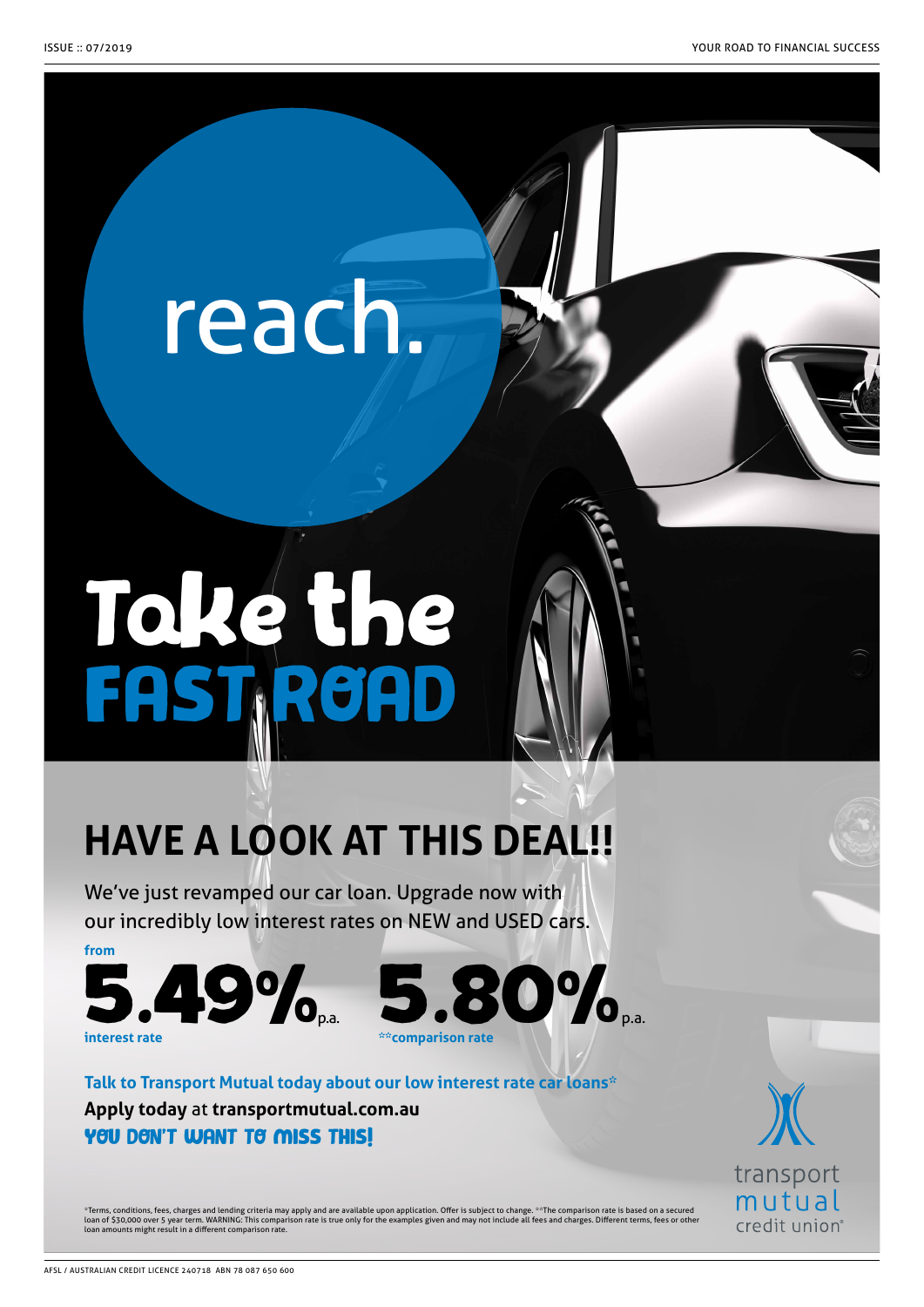## **from the CEO's desk...**





I write to you today to share some difficult news. After 22 years of service on your Board of Directors, including 18 years as Chair of the Board, Noel Hancock resigned from the Board in April, for health reasons. Noel is undergoing intensive treatment and facing a particularly tough battle ahead. The Board accepted Noel's resignation with heavy hearts and immense gratitude for his leadership and support of

TMCU. We are staying close to Noel to return that support when it is most needed. From a personal perspective I wish to acknowledge the debt of gratitude I have to Noel Hancock, and it has been a great privilege to work with him and learn from him, for the past 17 years. I'm sure that the many of you who know Noel join us in wishing strength and love to Noel, Daphne and the Hancock family.

As you would imagine, Noel's resignation leaves the Credit Union with some very big shoes to fill. And in May the Board met to determine Noel's successor to the position of Board Chair. The Board unanimously supported Anthony Dann's nomination as the next Chair of the Board. Anthony has a very strong CV as a qualified CPA with a Bachelor's Degree in economics and a Master's Degree in accounting. Anthony has



held several high level roles in NSW State Government including with RMS. And importantly Anthony knows the Credit Union and its culture having been a Director for the past 13 years. As Members, you can be very proud to have someone of Anthony's skill and experience acting in your interests around the TMCU Board table.

Over the next 3 months, the Credit Union will be investing in an important upgrade of its I.T. infrastructure. There will be a refresh of our Transport Mutual website, a new internet banking interface to replace NetTeller, and importantly we will be upgrading our core banking system software to enable us to better serve you. This will result in our systems being offline for a few hours during the upgrade. Please assist us by logging in to NetTeller now, ensuring your contact details are up to date (on the left menu click on Maintenance then Change Address and Contact Details), and keep an eye on our website, social media and your mailbox for updates as we move through the projects in the months ahead.

Yours faithfully,

**John Kavalieros / CEO** Transport Mutual Credit Union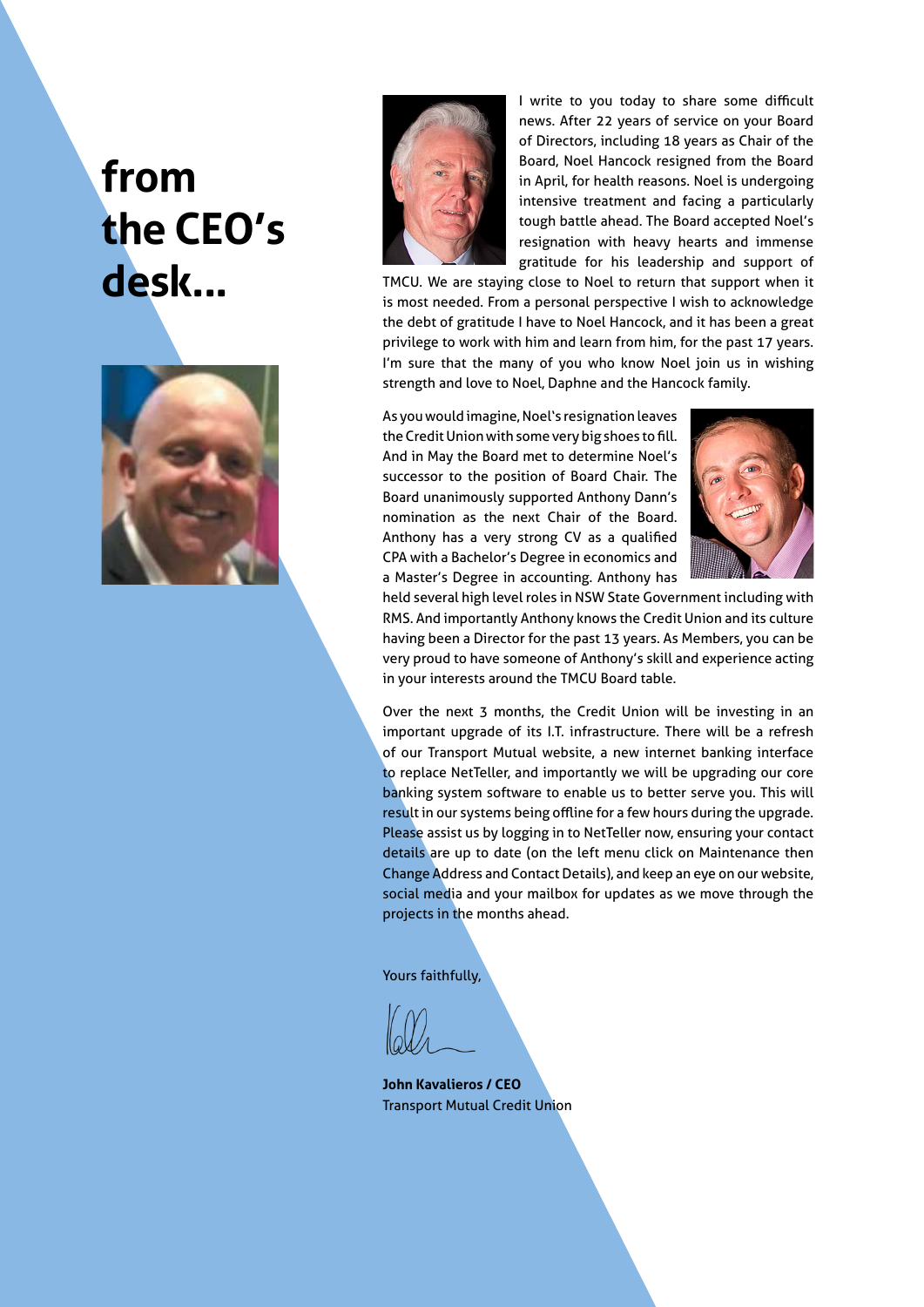

#### **Insurance verification on SECURED LOANS**

Members who have a secured car or home loan with us are required to keep these assets insured at all times. So whether it's a vehicle or a property, it's up to you to take out a policy that gives you adequate coverage (and ensure TMCU is noted on the policy). As a guide, you should be insured for the current replacement amount for your building or vehicle – and since these things change year to year, it's important to keep your policy up to date.

You will receive a reminder from the credit union annually requesting a copy of your current policy or Certificate of Currency while you still have a current loan with TMCU.

**If you're not sure what kind of insurance you need, we're happy to help out. Please call us on 8202 8555 and we'll talk you through what's required. We even have insurance options we can offer through TMCU, to save you the time and hassle.**

### **Driving a better deal for the environment**

**Our environment is our future. Here at TMCU, transport is in our DNA and we are very supportive of the growth of sustainable transport options. Our latest initiative is the GreenRoad, a green loan for electric or hybrid vehicles, and the means to power them. The GreenRoad features include no ongoing fees, a low variable interest rate and the ability to make extra repayments at any time.** **4.99% p.a.**



**interest rate**

**GreenRoad 5.26% p.a. comparison rate\***



## Start planning now for a merrier Christmas

**While some savvy savers are already planning for the next. With less than 6 months to the festive season, TMCU's Christmas Club account is a clever way to declutter your finances and get ahead.** 

By saving a little each month you can take the stress out of the festive season and avoid dipping into your savings.

- $\heartsuit$  No minimum balance required
- $\heartsuit$  No account keeping fees
- $<sup>6</sup>$  Unlimited number of deposits</sup>
- $\heartsuit$  Access funds when you need them most 1 November and 31 January

**Contact our friendly team on (02) 8202 8555 or visit transportmutual.com.au to learn more about our Christmas Club Account. Make 2019 the most festive year yet!**